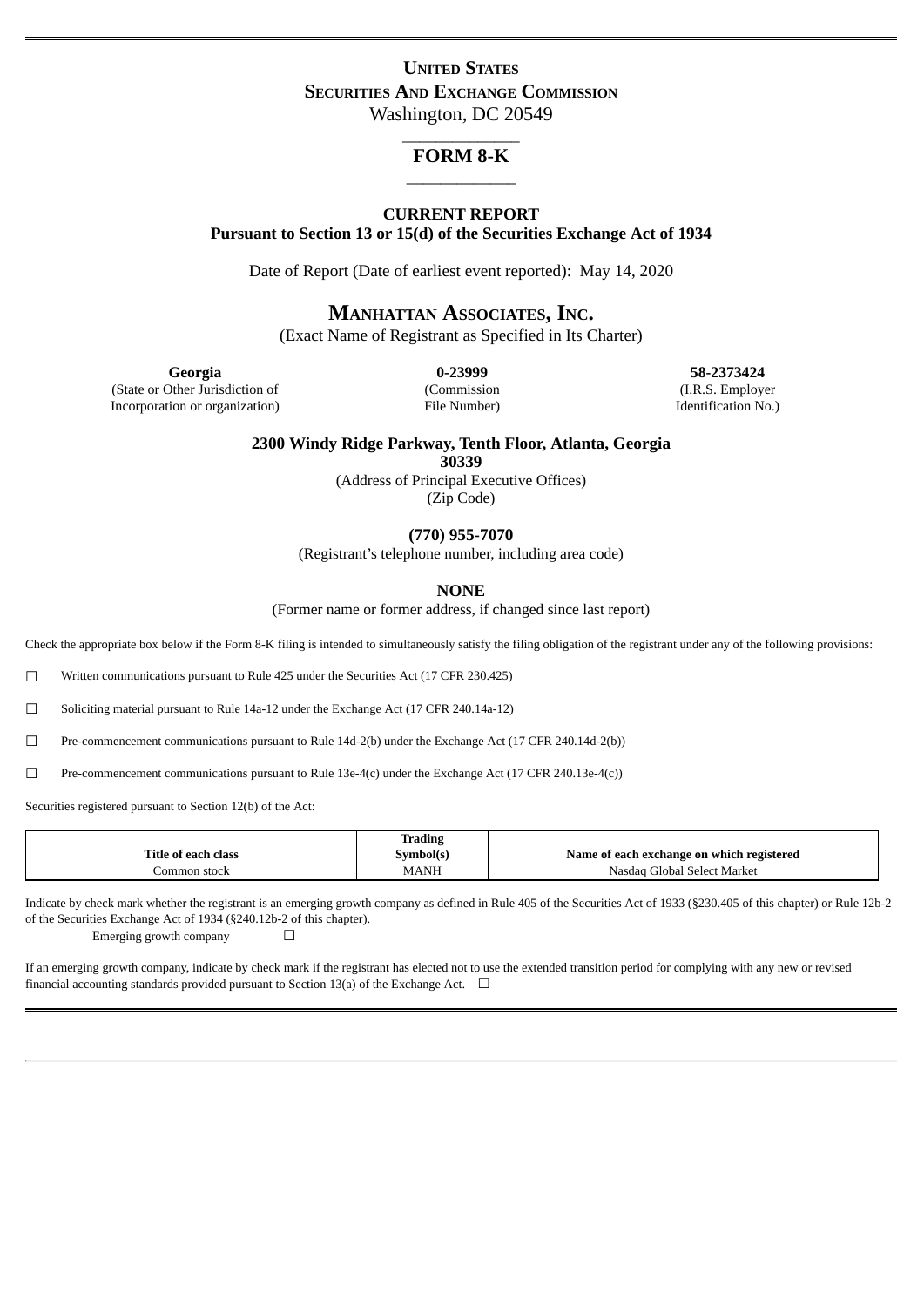#### **ITEM 5.02. DEPARTURE OF DIRECTORS OR CERTAIN OFFICERS; ELECTION OF DIRECTORS; APPOINTMENT OF CERTAIN OFFICERS; COMPENSATORY ARRANGEMENTS OF CERTAIN OFFICERS.**

#### **Approval of Manhattan Associates, Inc. 2020 Equity Incentive Plan**

On March 25, 2020, the Board of Directors of Manhattan Associates, Inc., a Georgia corporation (the "Company"), adopted the Manhattan Associates, Inc. 2020 Equity Incentive Plan (the "Plan"), subject to shareholder approval. The shareholders of the Company approved the Plan at the Company's 2020 Annual Meeting of Shareholders on May 14, 2020 (the "Annual Meeting"). The Company included a description of the material terms of the Plan in its Definitive Proxy Statement on Schedule 14A filed with the Securities and Exchange Commission on March 30, 2020 (the "Proxy Statement") and incorporates it by reference. The descriptions of the Plan contained in this document and in the Proxy Statement are qualified in their entirety by reference to the full text of the Plan, which is attached as Annex A to the Proxy Statement and incorporated by reference as Exhibit 10.1.

1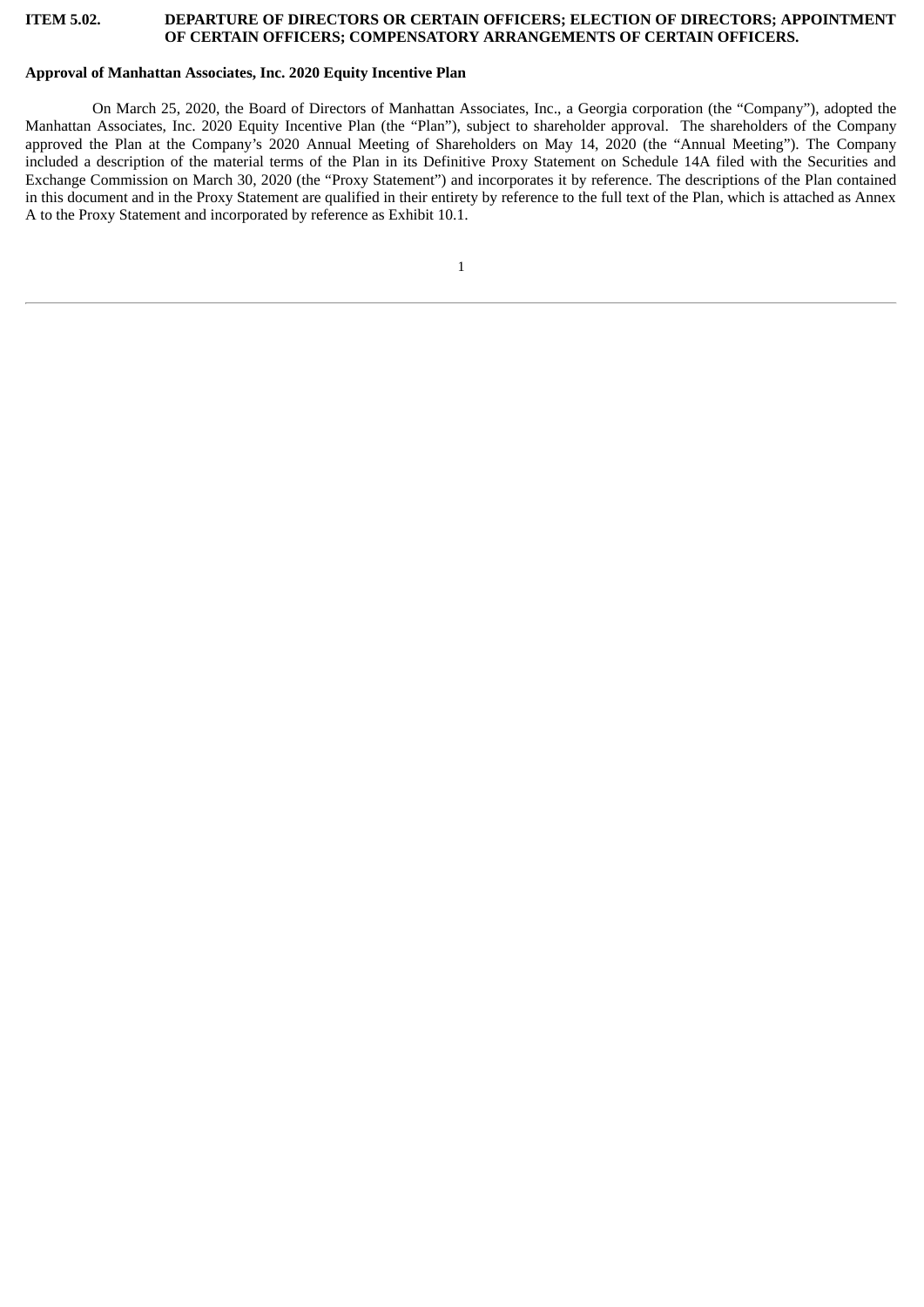# **Item 5.07. SUBMISSION OF MATTERS TO A VOTE OF SECURITY HOLDERS.**

On Thursday, May 14, 2020, the Company held the Annual Meeting in Atlanta, Georgia. As of the record date, March 20, 2020, there were 63,533,428 shares of common stock entitled to vote at the Annual Meeting. There were present at the Annual Meeting, in person or by proxy, holders of 59,634,825 shares, representing approximately 93.86% of the common stock entitled to vote at the Annual Meeting.

The matters considered and voted on by the Company's shareholders at the Annual Meeting, the votes cast for, or against, and the number of abstentions and broker non-votes with respect to each matter voted upon, as applicable, are set forth below:

|                                  |                     | <b>Number of Votes</b> |                |                  |                         |
|----------------------------------|---------------------|------------------------|----------------|------------------|-------------------------|
|                                  |                     |                        |                |                  |                         |
| <b>Proposals</b>                 | <b>Term Expires</b> | For                    | <b>Against</b> | <b>Abstained</b> | <b>Broker Non-Votes</b> |
| 1. Election of Class I Directors |                     |                        |                |                  |                         |
| Eddie Capel                      | 2023                | 56,597,543             | 956.688        | 25,012           | 2,055,602               |
| Charles E. Moran                 | 2023                | 57,067,985             | 461,689        | 49,549           | 2,055,602               |

The nominees for Class I Directors were elected, and each received the affirmative vote of a majority of the votes cast.

|                                               | <b>Number of Votes</b> |                |                  |                         |
|-----------------------------------------------|------------------------|----------------|------------------|-------------------------|
|                                               |                        |                |                  |                         |
|                                               | For                    | <b>Against</b> | <b>Abstained</b> | <b>Broker Non-Votes</b> |
| Non-binding resolution to approve the         | 53,806,702             | 3,743,980      | 28.541           | 2,055,602               |
| compensation of the Company's named executive |                        |                |                  |                         |
| officers.                                     |                        |                |                  |                         |

The Company's shareholders approved proposal 2 set forth above.

|                                                                                     | <b>Number of Votes</b> |                |                  |                         |
|-------------------------------------------------------------------------------------|------------------------|----------------|------------------|-------------------------|
|                                                                                     | For                    | <b>Against</b> | <b>Abstained</b> | <b>Broker Non-Votes</b> |
| 3. Proposal to approve the Manhattan Associates,<br>Inc. 2020 Equity Incentive Plan | 55,243,770             | 2,331,488      | 3.965            | 2,055,602               |

The Company's shareholders approved proposal 3 set forth above.

 $\overline{2}$ 

**Number of Votes**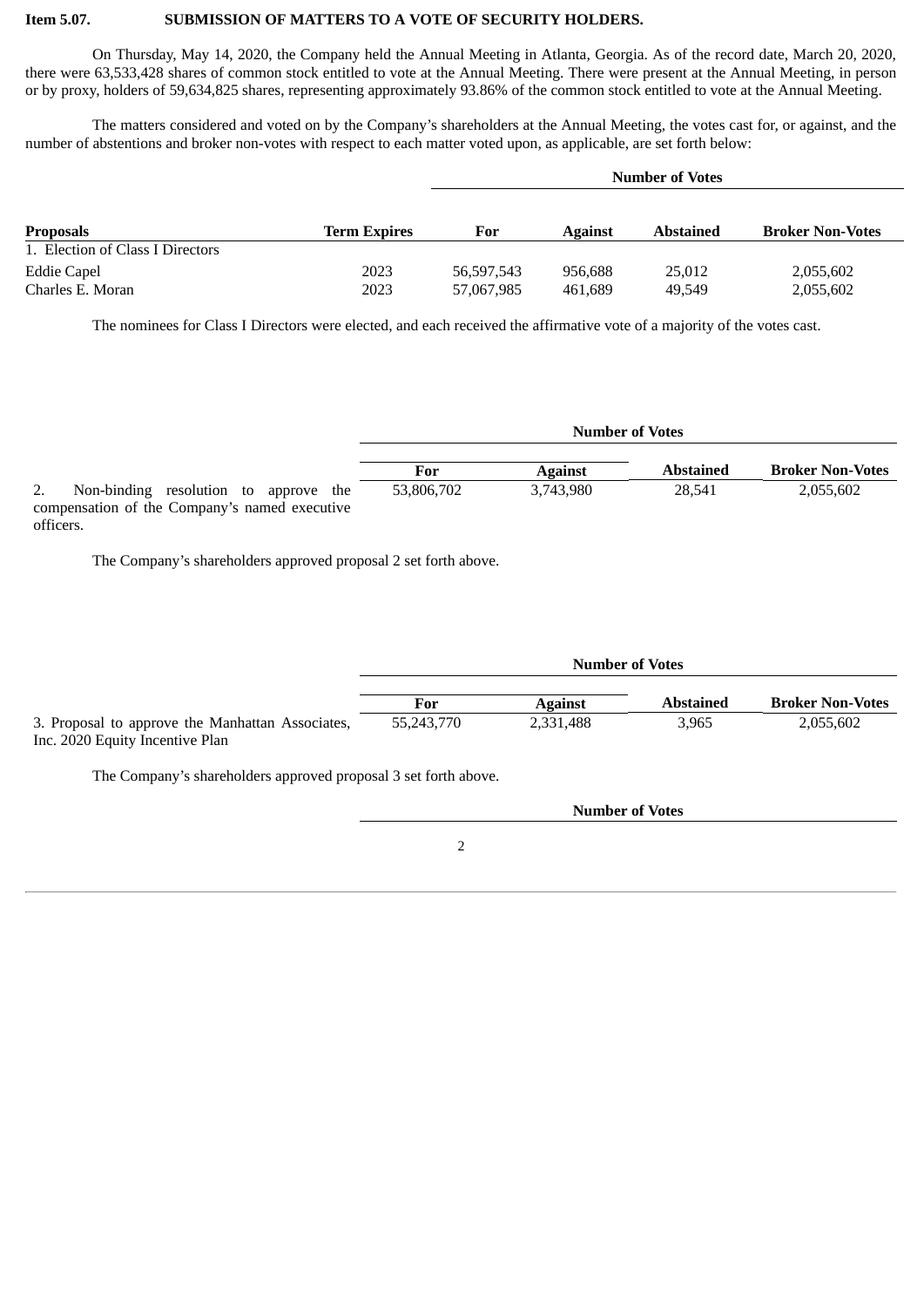|                                                       | For        | <b>Against</b> | Abstained | <b>Broker Non-Votes</b> |
|-------------------------------------------------------|------------|----------------|-----------|-------------------------|
| 4. Ratification of the appointment of Ernst &         | 59.057.438 | 549.733        | 27.654    |                         |
| Young LLP as the Company's independent                |            |                |           |                         |
| registered public accounting firm for the fiscal year |            |                |           |                         |
| ending December 31, 2020.                             |            |                |           |                         |

The Company's shareholders approved proposal 4 set forth above.

| <b>ITEM 9.01.</b> | <b>FINANCIAL STATEMENTS AND EXHIBITS.</b>                                                                                                                                                                                                                                                             |
|-------------------|-------------------------------------------------------------------------------------------------------------------------------------------------------------------------------------------------------------------------------------------------------------------------------------------------------|
| (d)               | Exhibits                                                                                                                                                                                                                                                                                              |
| Exhibit No.       | <b>Exhibit Description</b>                                                                                                                                                                                                                                                                            |
| 10.1              | Manhattan Associates, Inc. 2020 Equity Incentive Plan (incorporated by reference to Annex A to the Company's<br>Definitive Proxy Statement related to its 2020 Annual Meeting of Shareholders filed with the Securities and<br>Exchange Commission on March 30, 2020 (Commission File No. 000-23999)) |
| 104               | Cover Page Interactive Data File (embedded within the Inline XBRL document)                                                                                                                                                                                                                           |
|                   | 3                                                                                                                                                                                                                                                                                                     |